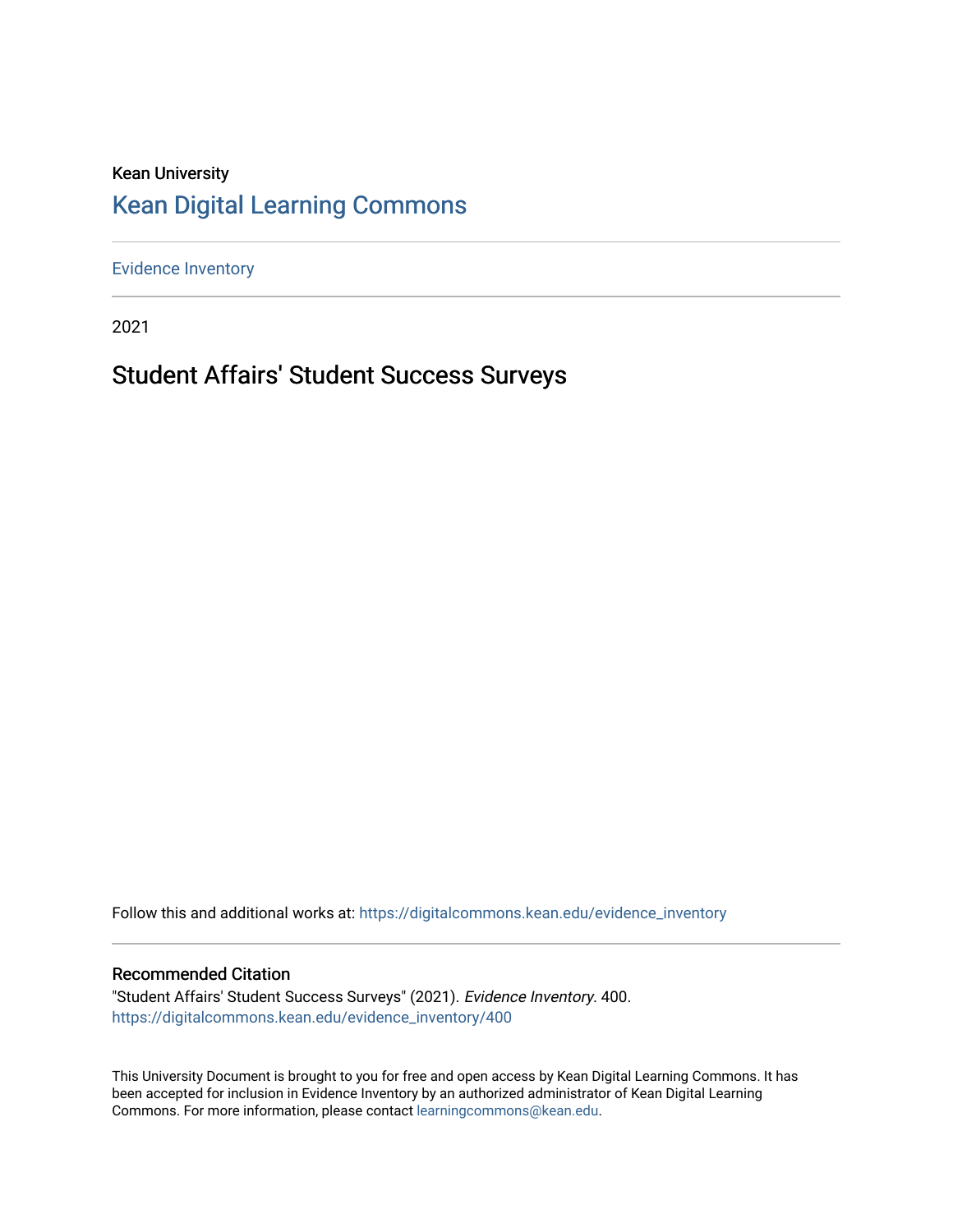### Student Affairs' Student Success Surveys

Abstract

Student Affairs' Student Success Surveys

### Keywords

Student Affairs' Student Success Surveys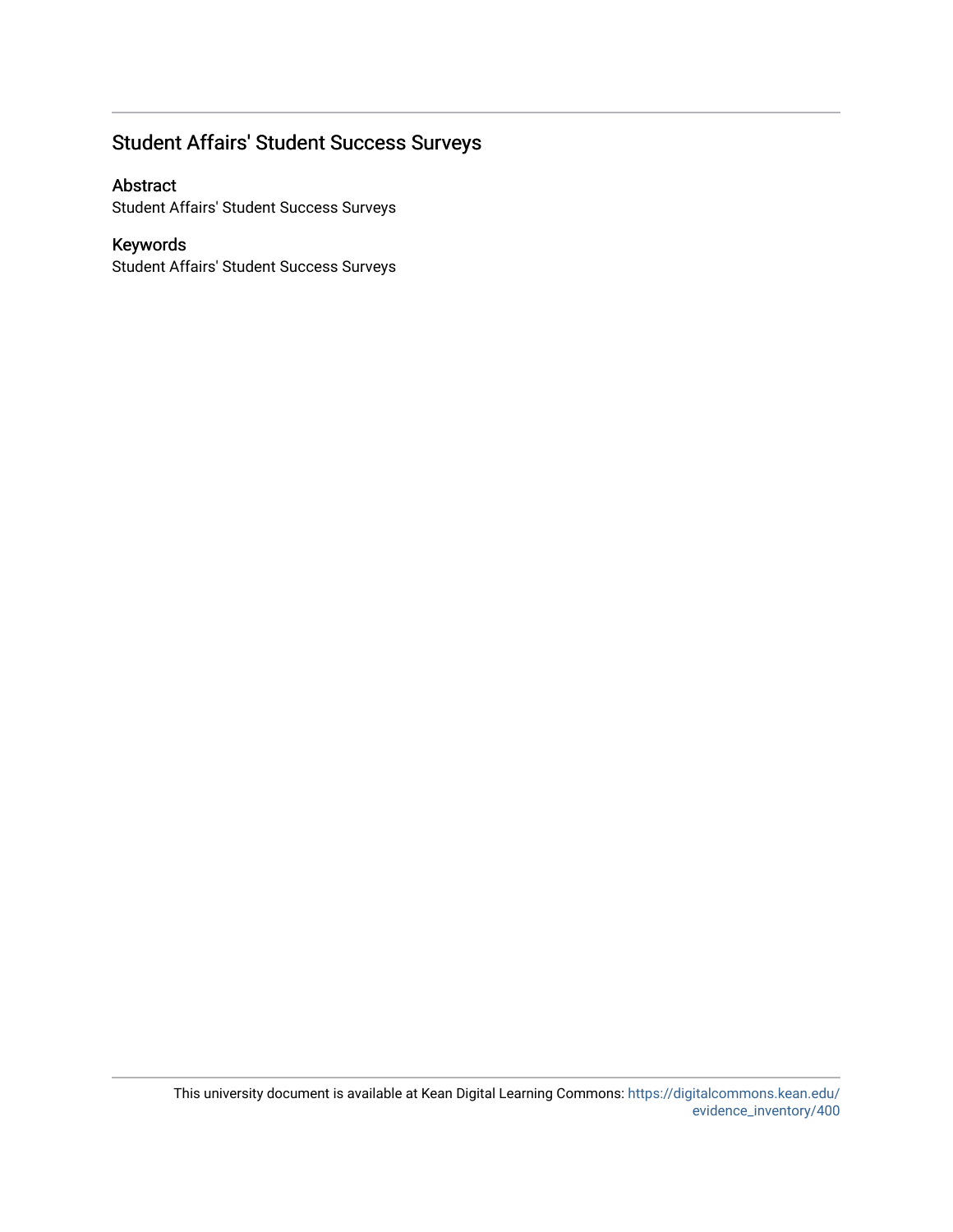| <b>Student Affairs' Student Success Surveys</b> |                                   |                                                 |                                                                     |  |
|-------------------------------------------------|-----------------------------------|-------------------------------------------------|---------------------------------------------------------------------|--|
| <b>Department</b>                               | <b>Survey Name</b>                | <b>Audience</b>                                 | <b>Sent</b>                                                         |  |
| <b>Campus Life</b>                              | <b>Student Need Survey</b>        | Kean Ocean students (all)                       | Ongoing                                                             |  |
|                                                 | <b>Attendee Learning Outcomes</b> | Post-event survey                               | <b>After Events</b>                                                 |  |
| <b>CLS</b>                                      | Involvement/Interest Surveys      | 1st Year Students                               | Summer                                                              |  |
|                                                 | First Year Involvement Survey     | Involved students                               | Nov                                                                 |  |
|                                                 | Leadership Conference             | <b>Student Leaders</b>                          | June                                                                |  |
|                                                 | <b>Food Insecurity Survey</b>     | Randomized Kean                                 | Nov, tri-yearly                                                     |  |
|                                                 | Membership Survey                 | Group members                                   | Sept.                                                               |  |
|                                                 | <b>Volunteer Activity Service</b> | All Kean Students                               | June                                                                |  |
| <b>CSSC</b>                                     | NSO Workshop Comprehension        | <b>GE Freshmen</b>                              | On site                                                             |  |
|                                                 | <b>Conduct Process Feedback</b>   | Post-sanctioned-hearing survey                  | February                                                            |  |
| <b>KWC</b>                                      | Assessment                        | Students who visited a clinician                | <b>After Each Patient</b>                                           |  |
|                                                 | <b>ACCHA Survey</b>               | Randomized Kean                                 | As needed                                                           |  |
|                                                 | Outreach Survey                   | Attendees                                       | Post-event.                                                         |  |
| <b>MSC</b>                                      | Computer Lab                      | Students who visited the MSC<br>computer lab.   | Yearly                                                              |  |
|                                                 | <b>Dining Services</b>            | Students who dined on campus                    | Dec                                                                 |  |
|                                                 | Post-Event                        | Students who reserved MSC space                 | after each<br>event/end of<br>semester if<br>ongoing<br>reservation |  |
|                                                 | <b>PULSE Programming event</b>    | Students who have attended<br>program/event     | ongoing                                                             |  |
| <b>RSS</b>                                      | <b>Exit Survey</b>                | Non-returning residents                         | Post-Semester                                                       |  |
|                                                 | <b>Living Learning Community</b>  | Students in the LLC                             | Dec/April                                                           |  |
|                                                 | Quality of Life                   | Students who stayed on campus                   | Dec/April                                                           |  |
| <b>Student Gov</b>                              | <b>Attendee Learning Outcomes</b> | Students who attended a program                 | After each Event                                                    |  |
|                                                 | <b>Event Creators</b>             | Students who submitted an event for<br>creation | After each Event                                                    |  |
|                                                 | <b>Exec Board Exit Survey</b>     | EB members                                      | Dec/April                                                           |  |
|                                                 | Alumni Survey                     | Past EB members                                 | Pending                                                             |  |
|                                                 | <b>Training Survey</b>            | Post-training EB survey                         | Post-training                                                       |  |